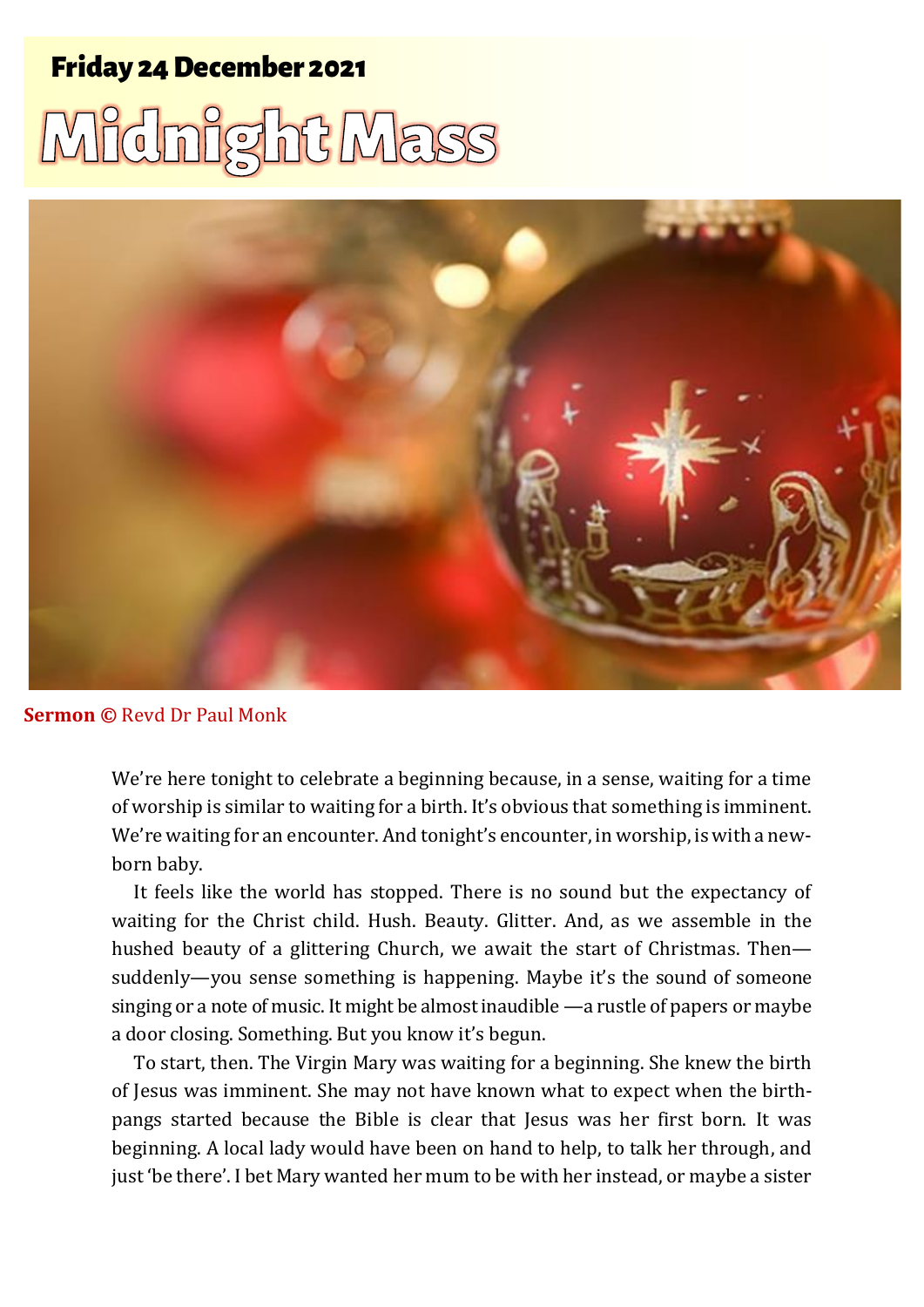if she had one. Anyway, suddenly there was a new-born baby in the world. Our Lord and Saviour was lying in a manger, vulnerable, weak, maybe sleeping. But for sure, it had all begun.

Our Gospel reading a moment also says that the world did not know him. The few souls gathered round Jesus' crib would have seen a baby rather than the Saviour of the World. For a certainty, they would not have nodded to each other, mouthing the words, 'That's God incarnate lying there!' They didn't. As it says, 'The world knew him not.' It may have begun but they did not know what it was that was beginning.

The few gathered around the manger also had no idea what to expect later. The Gospels are clear that even Mary, who (remember) had spoken with an Archangel, understood very little. Even those who, in later years, discerned a future Messiah failed to understand a thing about what that Messiah would be like. They too knew him not. They did not know that Jesus came to bring about a revolution powered by love of neighbour and love of God. He was a peace-monger, a love-broker, a God pointer. This Messiah was to be an over-turner of both money-lenders' tables but he also an over-turner of the entire social order … everything. It really had begun.

As Jesus grew, that work of over-turning began in earnest. To that end, he surrounded himself with a gang of outsiders, no-hopers. For example, one of his apostles was a tax collector, a collaborator. One was essentially a terrorist. As he collected together this collection of need, he loved each of their souls into existence. He began to teach them about God—not just those who thought they knew about God as a head exercise but those who needed God and knew it. He began to teach them by example as well as by words. The baby in Bethlehem's manger had grown, in body, mind … and in spirit. He was now no longer beginning but was now well under way with miracles, demonstrations of spiritual power, and radical new teaching.

It was then that his disciples began to understand what this whole 'Jesus thing' was about. It's all contained in the prophecy from the prophet Jeremiah we heard a moment ago (Jeremiah 31:31–34). Jeremiah wrote it hundreds of years before Jesus was born: 'The days are coming,' declares the Lord, 'when I will make a new covenant with the people of Israel and with the people of Judah. I will put my law in their minds and write it on their hearts. I will be their God, and they will be my people. *No longer will they teach their neighbour, or say to one another, "Know the Lord," because they will all know me, from the least of them to the greatest*.' All of us can know God. Jesus was beginning to show a tangible way of experiencing an intangible God.